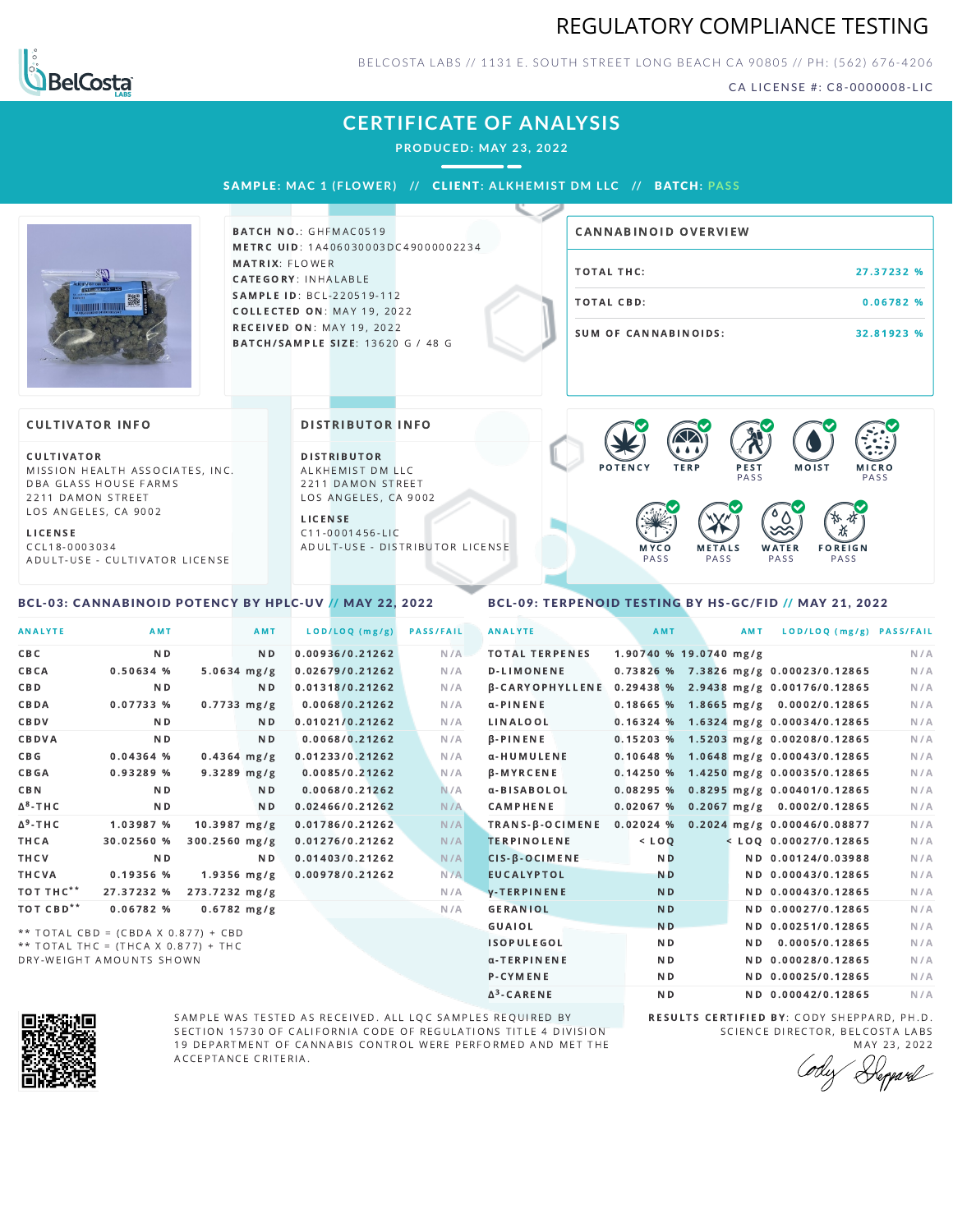# REGULATORY COMPLIANCE TESTING

#### <span id="page-1-0"></span>BCL-13: PESTICIDE TESTING BY GC/MS // MAY 21, 2022

| <b>ANALYTE</b>         | LIMIT         | $AMT(\mu g/g)$ | LOD/LOQ (µg/g)  | <b>PASS/FAIL</b> |
|------------------------|---------------|----------------|-----------------|------------------|
| <b>CAPTAN</b>          | $0.7 \mu g/g$ | N <sub>D</sub> | 0.03052/0.09242 | <b>PASS</b>      |
| CHLORDANE              | Any amt       | N D            |                 | <b>PASS</b>      |
| <b>CHLORDANE CIS</b>   |               | N D            | 0.01079/0.03272 | N/A              |
| <b>CHLORDANE TRANS</b> |               | N <sub>D</sub> | 0.01033/0.03121 | N/A              |
| <b>CHLORFENAPYR</b>    | Any amt       | N D            | 0.02326/0.07043 | <b>PASS</b>      |

| <b>ANALYTE</b>                      | LIMIT         | AMT (µg/g) | LOD/LOQ (µg/g)  | <b>PASS/FAIL</b> |
|-------------------------------------|---------------|------------|-----------------|------------------|
| <b>CHLORPYRIFOS</b>                 | Any amt       | N D        | 0.01085/0.03295 | <b>PASS</b>      |
| <b>DICHLORVOS</b>                   | Any amt       | N D        | 0.01143/0.03464 | <b>PASS</b>      |
| <b>METHYL PARATHION</b>             | Any amt       | ND.        | 0.01311/0.03974 | PASS             |
| PENTACHLORONI-<br><b>TROBENZENE</b> | $0.1 \mu g/g$ | ND.        | 0.01363/0.04137 | <b>PASS</b>      |
|                                     |               |            |                 |                  |

### BCL-05: RESIDUAL PESTICIDE ANALYSIS BY LC-MS/MS ESI // MAY 21, 2022

| <b>ANALYTE</b>             |               | LIMIT AMT $(\mu g/g)$ | LOD/LOQ (µg/g) | <b>PASS/FAIL</b> | <b>ANALYTE</b>          | LIMIT AMT (µg/g) |     | LOD/LOQ (µg/g) PASS/FAIL |      |
|----------------------------|---------------|-----------------------|----------------|------------------|-------------------------|------------------|-----|--------------------------|------|
| ABAMECTIN                  | $0.1 \mu g/g$ | N D                   | 0.01153/0.04   | PASS             | <b>METALAXYL</b>        | $2 \mu g/g$      | N D | 0.00503/0.02             | PASS |
| <b>ACEPHATE</b>            | $0.1 \mu g/g$ | N D                   | 0.00368/0.02   | PASS             | <b>METHIOCARB</b>       | Any amt          | N D | 0.00503/0.02             | PASS |
| ACEQUINOCYL                | $0.1 \mu g/g$ | N D                   | 0.00417/0.02   | PASS             | METHOMYL                | 1 $\mu$ g/g      | N D | 0.00494/0.02             | PASS |
| <b>ACETAMIPRID</b>         | $0.1 \mu g/g$ | N D                   | 0.00464/0.02   | PASS             | <b>MEVINPHOS</b>        | Any amt          | N D |                          | PASS |
| ALDICARB                   | Any amt       | N D                   | 0.01109/0.04   | PASS             | <b>MEVINPHOSI</b>       |                  | N D | 0.00163/0.0084           | N/A  |
| AZOXYSTROBIN               | $0.1 \mu g/g$ | N D                   | 0.00639/0.02   | PASS             | <b>MEVINPHOS II</b>     |                  | N D | 0.00542/0.0316           | N/A  |
| <b>BIFENAZATE</b>          | $0.1 \mu g/g$ | N D                   | 0.00355/0.02   | PASS             | MYCLOBUTANIL            | $0.1 \mu g/g$    | N D | 0.00867/0.04             | PASS |
| <b>BIFENTHRIN</b>          | $3 \mu g/g$   | N D                   | 0.00473/0.04   | PASS             | <b>NALED</b>            | $0.1 \mu g/g$    | N D | 0.00328/0.02             | PASS |
| <b>BOSCALID</b>            | $0.1 \mu g/g$ | N D                   | 0.00494/0.02   | PASS             | OXAMYL                  | $0.5 \mu g/g$    | N D | 0.00455/0.02             | PASS |
| CARBARYL                   | $0.5 \mu g/g$ | N D                   | 0.00295/0.02   | PASS             | <b>PACLOBUTRAZOL</b>    | Any amt          | N D | 0.00714/0.04             | PASS |
| CARBOFURAN                 | Any amt       | N D                   | 0.00613/0.02   | PASS             | <b>PERMETHRIN</b>       | $0.5 \mu g/g$    | N D |                          | PASS |
| CHLORANTRANIL-             | $10 \mu g/g$  | N D                   | 0.00697/0.04   | PASS             | PERMETHRIN CIS          |                  | N D | 0.00237/0.0082           | N/A  |
| <b>IPROLE</b>              |               |                       |                |                  | PERMETHRIN TRANS        |                  |     | ND 0.00245/0.0118        | N/A  |
| <b>CLOFENTEZINE</b>        | $0.1 \mu g/g$ | N D                   | 0.0054/0.02    | PASS             | <b>PHOSMET</b>          | $0.1 \mu g/g$    | N D | 0.0043/0.02              | PASS |
| COUMAPHOS                  | Any amt       | N D                   | 0.00215/0.02   | <b>PASS</b>      | PIPERONYLBUTO-          | $3 \mu g/g$      | N D | 0.00247/0.02             | PASS |
| CYFLUTHRIN                 | $2 \mu g/g$   | N D                   | 0.05508/0.2    | <b>PASS</b>      | XIDE                    |                  |     |                          |      |
| <b>CYPERMETHRIN</b>        | 1 $\mu$ g/g   | N D                   | 0.00556/0.04   | PASS             | <b>PRALLETHRIN</b>      | $0.1 \mu g/g$    | N D | 0.00392/0.02             | PASS |
| <b>DAMINOZIDE</b>          | Any amt       | N D                   | 0.00227/0.04   | PASS             | PROPICONAZOLE           | $0.1 \mu g/g$    | N D | 0.0024/0.02              | PASS |
| DIAZINON                   | $0.1 \mu g/g$ | N D                   | 0.00487/0.02   | <b>PASS</b>      | <b>PROPOXUR</b>         | Any amt          | N D | 0.00374/0.02             | PASS |
| <b>DIMETHOATE</b>          | Any amt       | N D                   | 0.00354/0.02   | PASS             | <b>PYRETHRINS</b>       | $0.5 \mu g/g$    | N D |                          | PASS |
| <b>DIMETHOMORPH</b>        | $2 \mu g/g$   | N D                   |                | PASS             | PYRETHRINS PYRETHRIN I  |                  | N D | 0.00726/0.04             | N/A  |
| <b>DIMETHOMORPH I</b>      |               | N D                   | 0.00109/0.0078 | N/A              | PYRETHRINS PYRETHRIN II |                  |     | ND 0.00754/0.02284       | N/A  |
| <b>DIMETHOMORPH II</b>     |               | ND                    | 0.0015/0.0122  | N/A              | PYRIDABEN               | $0.1 \mu g/g$    | N D | 0.0034/0.02              | PASS |
| <b>ETHOPROPHOS</b>         | Any amt       | N D                   | 0.0041/0.02    | <b>PASS</b>      | <b>SPINETORAM</b>       | $0.1 \mu g/g$    | N D |                          | PASS |
| <b>ETOFENPROX</b>          | Any amt       | N D                   | 0.00274/0.02   | <b>PASS</b>      | <b>SPINETORAM J</b>     |                  | N D | 0.00329/0.016            | N/A  |
| <b>ETOXAZOLE</b>           | $0.1 \mu g/g$ | N D                   | 0.00385/0.02   | PASS             | <b>SPINETORAM L</b>     |                  | ND. | 0.00157/0.016            | N/A  |
| <b>FENHEXAMID</b>          | $0.1 \mu g/g$ | N D                   | 0.01055/0.02   | <b>PASS</b>      | <b>SPINOSAD</b>         | $0.1 \mu g/g$    | N D |                          | PASS |
| <b>FENOXYCARB</b>          | Any amt       | N D                   | 0.00175/0.02   | <b>PASS</b>      | SPINOSAD A              |                  |     | ND 0.00205/0.01438       | N/A  |
| <b>FENPYROXIMATE</b>       | $0.1 \mu g/g$ | N D                   | 0.00481/0.02   | PASS             | SPINOSAD D              |                  |     | ND 0.00104/0.00498       | N/A  |
| <b>FIPRONIL</b>            | Any amt       | N D                   | 0.00478/0.02   | PASS             | <b>SPIROMESIFEN</b>     | $0.1 \mu g/g$    | ND. | 0.00944/0.04             | PASS |
| FLONICAMID                 | $0.1 \mu g/g$ | N D                   | 0.00398/0.02   | PASS             | <b>SPIROTETRAMAT</b>    | $0.1 \mu g/g$    | N D | 0.00208/0.02             | PASS |
| <b>FLUDIOXONIL</b>         | $0.1 \mu g/g$ | N D                   | 0.01369/0.04   | PASS             | SPIROXAMINE             | Any amt          | N D | 0.00344/0.02             | PASS |
| HEXYTHIAZOX                | $0.1 \mu g/g$ | N D                   | 0.00297/0.02   | PASS             | <b>TEBUCONAZOLE</b>     | $0.1 \mu g/g$    | N D | 0.00816/0.04             | PASS |
| <b>IMAZALIL</b>            | Any amt       | N D                   | 0.0056/0.02    | PASS             | <b>THIACLOPRID</b>      | Any amt          | N D | 0.0039/0.02              | PASS |
| IMIDACLOPRID               | $5 \mu g/g$   | N D                   | 0.00645/0.02   | PASS             | <b>THIAMETHOXAM</b>     | $5 \mu g/g$      | N D | 0.00358/0.02             | PASS |
| <b>KRESOXIM-</b><br>METHYL | $0.1 \mu g/g$ | N D                   | 0.00339/0.02   | PASS             | TRIFLOXYSTROB-<br>ΙN    | $0.1 \mu g/g$    | N D | 0.00421/0.02             | PASS |